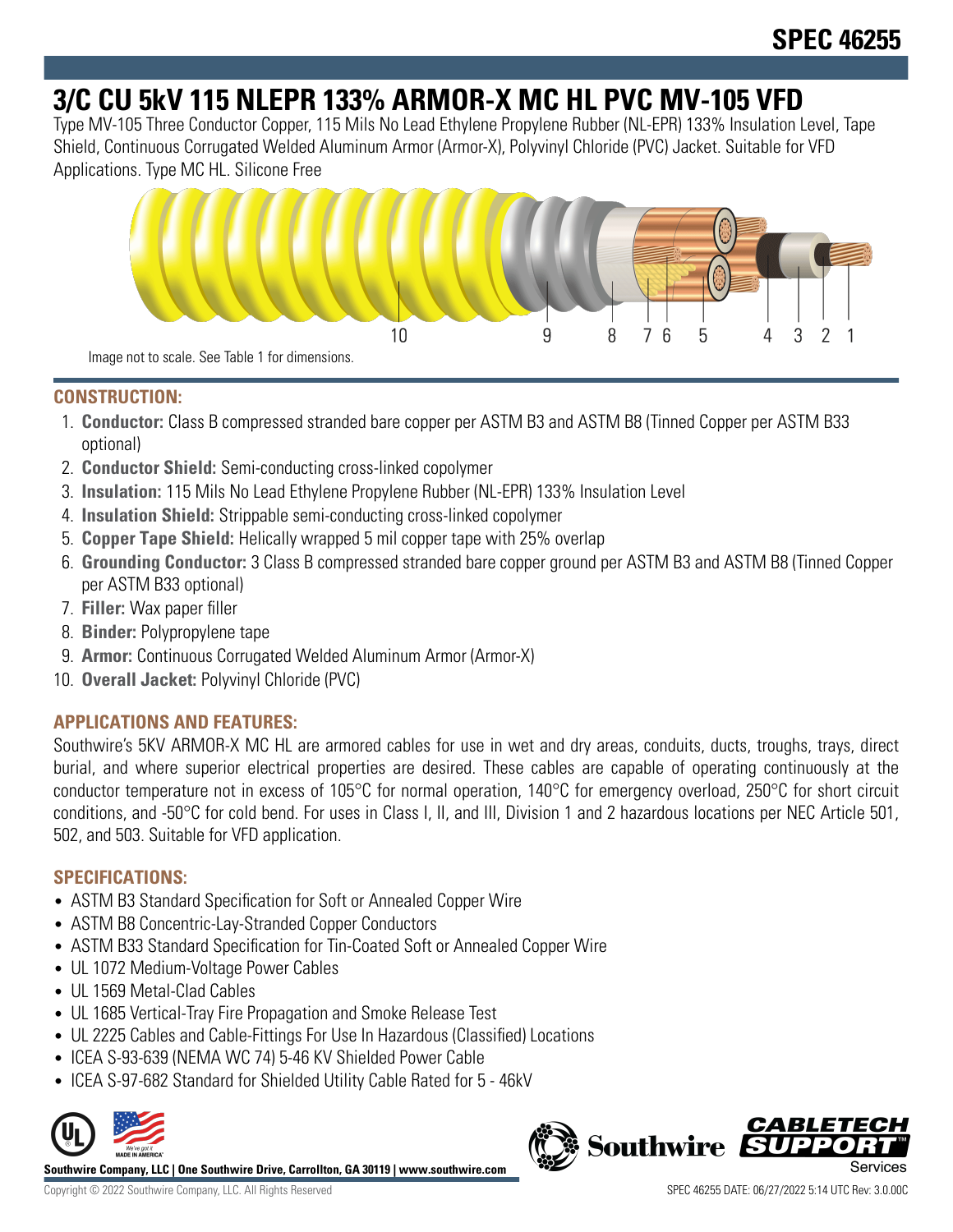- IEEE 1202 FT4 Flame Test (70,000) BTU/hr Vertical Tray Test
- AEIC CS-8 Specification for extruded dielectric shielded power cables rated for 5 through 46KV
- Made in America: Compliant with both Buy American and Buy America Act (BAA) requirements per 49 U.S.C. § 5323(j) and the Federal Transit Administration Buy America requirements per 49 C.F.R. part 661

#### **SAMPLE PRINT LEGEND:**

{SQFTG\_DUAL} SOUTHWIRE{R} MASTER-DESIGN ARMOR-X {UL} MV-105 OR MC-HL 3/C SHIELDED XX AWG CU 115 MILS NL-EPR 25%TS GW 3 X XX AWG CU 90{D}C JKT DIR. BUR. FOR CT USE FT4 -40{D}C SUN. RES. 5KV 133%/8KV 100% -- CWCMC USA {NESC}

#### **Table 1 – Weights and Measurements**

| <b>Stock</b><br>Number | Cond.<br><b>Size</b> | Diameter Over<br>Conductor | Diameter Over<br>Insulation | Diameter Over<br><b>Insulation Shield</b> | <b>Ground</b>       | Jacket<br><b>Thickness</b> | Approx.<br>OD | Approx.<br>Weight | Max Pull<br>Tension | Min Bending<br>Radius |
|------------------------|----------------------|----------------------------|-----------------------------|-------------------------------------------|---------------------|----------------------------|---------------|-------------------|---------------------|-----------------------|
|                        | AWG/<br>Kcmil        | inch                       | inch                        | inch                                      | No. x<br><b>AWG</b> | mil                        | inch          | lb/1000ft         | $\mathsf{lb}$       | inch                  |
| 8906360                | $\overline{2}$       | 0.283                      | 0.55                        | 0.61                                      | $3 \times 10$       | 60                         | 1.79          | 1808              | 1593                | 12.5                  |
| 890637                 |                      | 0.322                      | 0.589                       | 0.649                                     | 3 × 8               | 60                         | .965          | 2127              | 2009                | 13.8                  |
| 8906380                | 1/0                  | 0.362                      | 0.629                       | 0.689                                     | 3 × 8               | 60                         | 1.99          | 2393              | 2534                | 13.9                  |
| 8906390                | 2/0                  | 0.405                      | 0.672                       | 0.732                                     | 3 × 8               | 60                         | 2.16          | 2762              | 3194                | 15.1                  |
| 8906400                | 4/0                  | 0.512                      | 0.779                       | 0.839                                     | 3 × 6               | 75                         | 2.44          | 3892              | 5078                | 17.1                  |
| 890641                 | 250                  | 0.558                      | 0.834                       | 0.894                                     | 3 × 6               | 75                         | 2.58          | 4380              | 6000                | 18.1                  |
| 8906420                | 350                  | 0.661                      | 0.937                       | 0.997                                     | 3 × 6               | 75                         | 2.82          | 5561              | 8400                | 19.7                  |
| 8906430                | 500                  | 0.789                      | 1.065                       | 1.125                                     | 3x4                 | 75                         | 3.15          | 7715              | 12000               | 22.1                  |
| 8906440                | 750                  | 0.968                      | 1.253                       | 1.313                                     | $3 \times 4$        | 85                         | 3.71          | 10724             | 18000               | 26                    |
| TBA                    | 1000                 | 1.117                      | 1.395                       | 1.459                                     | $3 \times 3$        | 85                         | 4.020         | 13476             | 24000               | 28                    |

All dimensions are nominal and subject to normal manufacturing tolerances

◊ Cable marked with this symbol is a standard stock item

## **Table 2 – Electrical and Engineering Data**

| Cond<br>Size   | <b>DC</b><br>Resistance<br>@ 25°C | AC<br>Resistance<br>@90°C | Capacitive<br>Reactance $@'$<br>60Hz | Inductive<br>Reactance @<br>60Hz | Zero Sequence<br>Impedance* | Positive<br>Sequence<br>Impedance* | <b>Shield Short</b><br>Circuit<br>Current 6<br>Cycles | Allowable<br><b>Ampacity Directly</b><br>Buried 90/105°C | Allowable<br>Ampacity In Air<br>$90/105^{\circ}C^{+}$ |
|----------------|-----------------------------------|---------------------------|--------------------------------------|----------------------------------|-----------------------------|------------------------------------|-------------------------------------------------------|----------------------------------------------------------|-------------------------------------------------------|
| AWG/<br>Kcmil  | $\Omega/1000$ ft                  | $\Omega/1000$ ft          | $M\Omega^*1000$ ft                   | $\Omega/1000$ ft                 | $\Omega/1000$ ft            | $\Omega/1000$ ft                   | Amp                                                   | Amp                                                      | Amp                                                   |
| $\overline{2}$ | 0.162                             | 0.203                     | 0.036                                | 0.04                             | $0.573 + j0.514$            | $0.203 + j0.040$                   | 2017                                                  | 180/190                                                  | 140/154                                               |
|                | 0.129                             | 0.161                     | 0.033                                | 0.039                            | $0.534 + j0.492$            | $0.162 + j0.038$                   | 2144                                                  | 200/215                                                  | 160/180                                               |
| 1/0            | 0.102                             | 0.128                     | 0.03                                 | 0.037                            | $0.503 + j0.470$            | $0.128 + j0.037$                   | 2274                                                  | 230/245                                                  | 185/205                                               |
| 2/0            | 0.081                             | 0.102                     | 0.027                                | 0.036                            | $0.477 + j0.448$            | $0.102 + i0.036$                   | 2414                                                  | 260/280                                                  | 215/240                                               |
| 4/0            | 0.051                             | 0.064                     | 0.023                                | 0.034                            | $0.438 + j0.398$            | $0.065 + j0.034$                   | 2762                                                  | 335/360                                                  | 285/320                                               |
| 250            | 0.043                             | 0.054                     | 0.022                                | 0.033                            | $0.426 + j0.375$            | $0.055 + j0.033$                   | 2941                                                  | 365/395                                                  | 320/355                                               |
| 350            | 0.031                             | 0.039                     | 0.019                                | 0.032                            | $0.405 + j0.337$            | $0.040 + j0.032$                   | 3276                                                  | 440/475                                                  | 395/440                                               |
| 500            | 0.022                             | 0.028                     | 0.016                                | 0.03                             | $0.383 + j0.296$            | $0.029 + j0.030$                   | 3693                                                  | 530/570                                                  | 485/545                                               |
| 750            | 0.014                             | 0.02                      | 0.014                                | 0.029                            | $0.357 + j0.247$            | $0.020 + j0.029$                   | 4304                                                  | 650/700                                                  | 615/685                                               |
| 1000           | 0.011                             | 0.017                     | 0.012                                | 0.028                            | $0.338 + i0.216$            | $0.017 + i0.028$                   | 4779                                                  | 730/785                                                  | 705/790                                               |

\* Calculations are based on 5 mil 25 % over lapping copper tape shield / Conductor temperature of 90°C / Shield temperature of 45°C / Earth resistivity of 100 ohmsmeter



**Southwire Company, LLC | One Southwire Drive, Carrollton, GA 30119 | www.southwire.com**